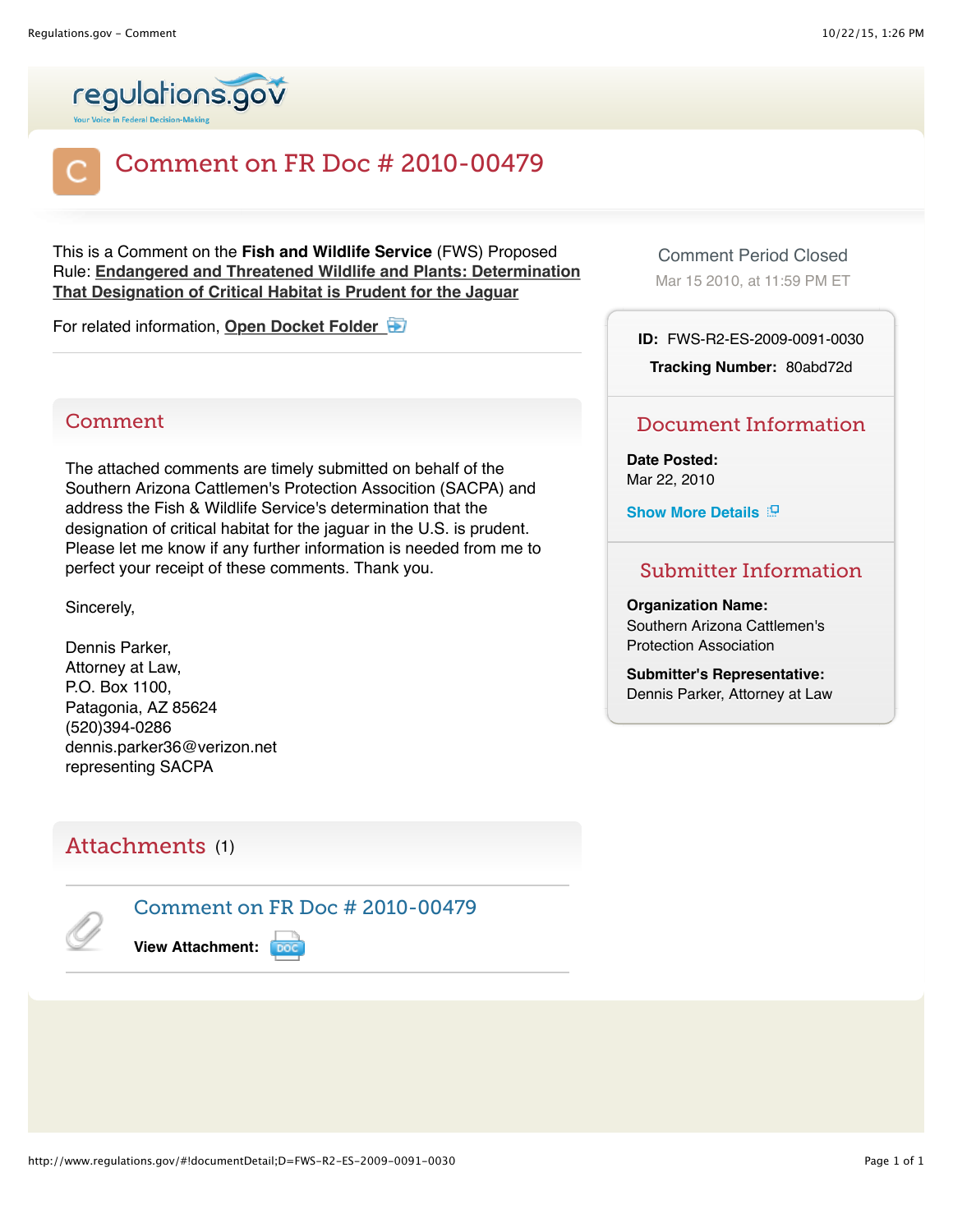*Dennis Parker Attorney at Law P.O. Box 1100 Patagonia, AZ 85624 Tel/Fax: (520) 394-0286*

*Via Email*

March 15, 2010

Public Comments Processing Attn: FWS-R2-ES-2009-0091 Division of Policy and Directives Management U.S. Fish & Wildlife Service 4401 N. Fairfax Drive, Suite 222 Arlington, VA 22203

#### *Re: Comments and Information on Proposed Critical Habitat Designation for the Jaguar in the United States*

The following comments and information, submitted on behalf of the Southern Arizona Cattlemen's Protection Association (SACPA), address and correct the misimpression of the Fish & Wildlife Service and the District Court for the District of Arizona (see: *Center for Biological Diversity v. Kempthorne,* 607 F. Supp. 2d 1078, 1081 (D. Ariz. 2009) that Boydston and Lopez Gonzales (2005) represents the best journal-published, scientific information available relative to the designation of critical habitat for the Jaguar in the United States. Because the Boydston and Lopez Gonzales (2005) contribution is, in fact, neither journal published nor representative of science by definition, SACPA urges the Service to revisit its recent finding that critical habitat designation for the jaguar in the United States is prudent in light of the highly relevant information presented herein.

Such review is particularly appropriate here because in *Kempthorne*, or the court decision the Service was required to follow in reaching its finding relative to the prudence of designating critical habitat for the jaguar in the United States, the court mistakenly characterized a presentation made at a conference, Boydston and Lopez Gonzales (2005), as a journal published article representing the best scientific information available relative to the prudence of designating critical habitat for the jaguar in the United States. According to the court:

> "As to the importance of fringe populations, a 2005 Journal article published by Erin Boydston and Carlos Lopez-Gonzales concluded that "[r]ange expansion could help prevent genetic isolation and extinction of the northern Jaguars and also increase chance for long-term survival of this species in the face of global anthropogenic change." The same authors concluded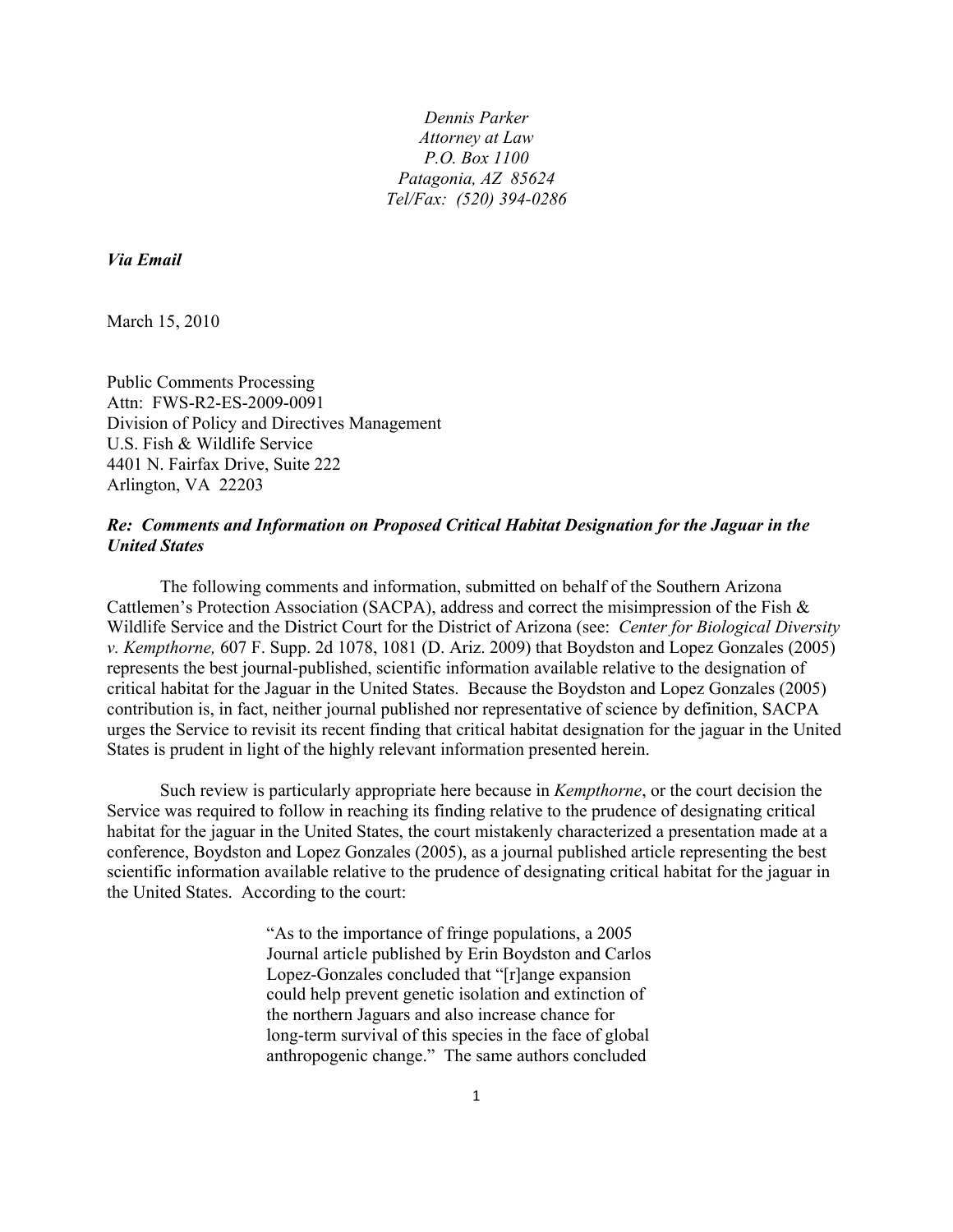that habitat exists in the United States to support both male and female, and therefore presumably jaguar reproduction."

#### *Kempthorne,* 607 F. Supp. 2d at 1090-91.

The Boydston and Lopez Gonzales (2005) contribution cited by the court as a journal published article and the best science available relative to potential jaguar residency in the American Southwest is, in fact, neither. First, the Boydston and Lopez Gonzales (2005) contribution consists entirely of a seminar presentation, made at the "Connecting mountain islands and desert seas" conference held in Tucson, Arizona, on May 11-14, 2004. Contrary to the court's misimpression, it has not been published in any scientific journal.

Second, the Rocky Mountain Research Station (RMRS), or the federal government agency which published the Boydston and Lopez Gonzales contribution as part of the proceedings of that conference, did so simply as an editor of such, and not as a journal publisher of peer-reviewed, relevant and reliable, scientific information. To the best of our knowledge, neither the Boydston and Lopez Gonzales contribution, nor any other contribution to the 2004 Tucson conference, was subjected to peer-review by the RMRS prior to its publication of those contributions in proceedings as editor.

Third, contrary to the Service's and the court's further misimpression, the Boydston and Lopez Gonzales (2005) contribution cannot represent the best scientific information available relative to the prudence of designating critical habitat for the jaguar in the United States because that conclusion is actually mere speculation unsupported by scientific evidence.

In their contribution, titled *Sexual Differentiation in the Distribution Potential of Northern Jaguars (Panthera onca),* Boydston and Lopez Gonzales (2005) estimated the potential geographic distribution of jaguars in the southwestern United States and northwestern Mexico by modeling the jaguar's ecological niche from "occurrence records." Those "occurrence records," however, are not provided by these authors and only a partial list of the 'records' actually used by them is apparently available elsewhere. (Boydston and Lopez Gonzales (2005)). Without that necessary data, neither Boydston's and Lopez Gonzales's modeling results nor their conclusions drawn from those modeling results can be tested or verified for accuracy by replication. As a result, because Boydston's and Lopez Gonzales's modeling results and conclusions drawn there from are not replicable (i.e., the data on which those results are based is not presented), those results and conclusions are not reliable and thus fail to qualify as the best scientific information available – let alone as scientific evidence at all – by definition.

Boydston's and Lopez Gonzales's (2005) modeling approach is also unreliable because its premise is based on the fallacious and unscientific assumption that a viable model of jaguar occupancy in the Southwest can be created based on data that are not comparable within a set time period and from a dataset that is also extremely small, highly suspect, and gives no indication of how many individuals it may represent. The facts reveal that the Boydston and Lopez Gonzales model is based entirely on point locations for jaguars. The point locations from northwestern Mexico are all relatively recent (2001-2003). However, the point locations for the southwestern United States are, by necessity, from museum records and other secondary data that may or may not be sound but that is, by definition, dated. Furthermore, Boydston's and Lopez Gonzales's (2005) "occurrence records" do not indicate any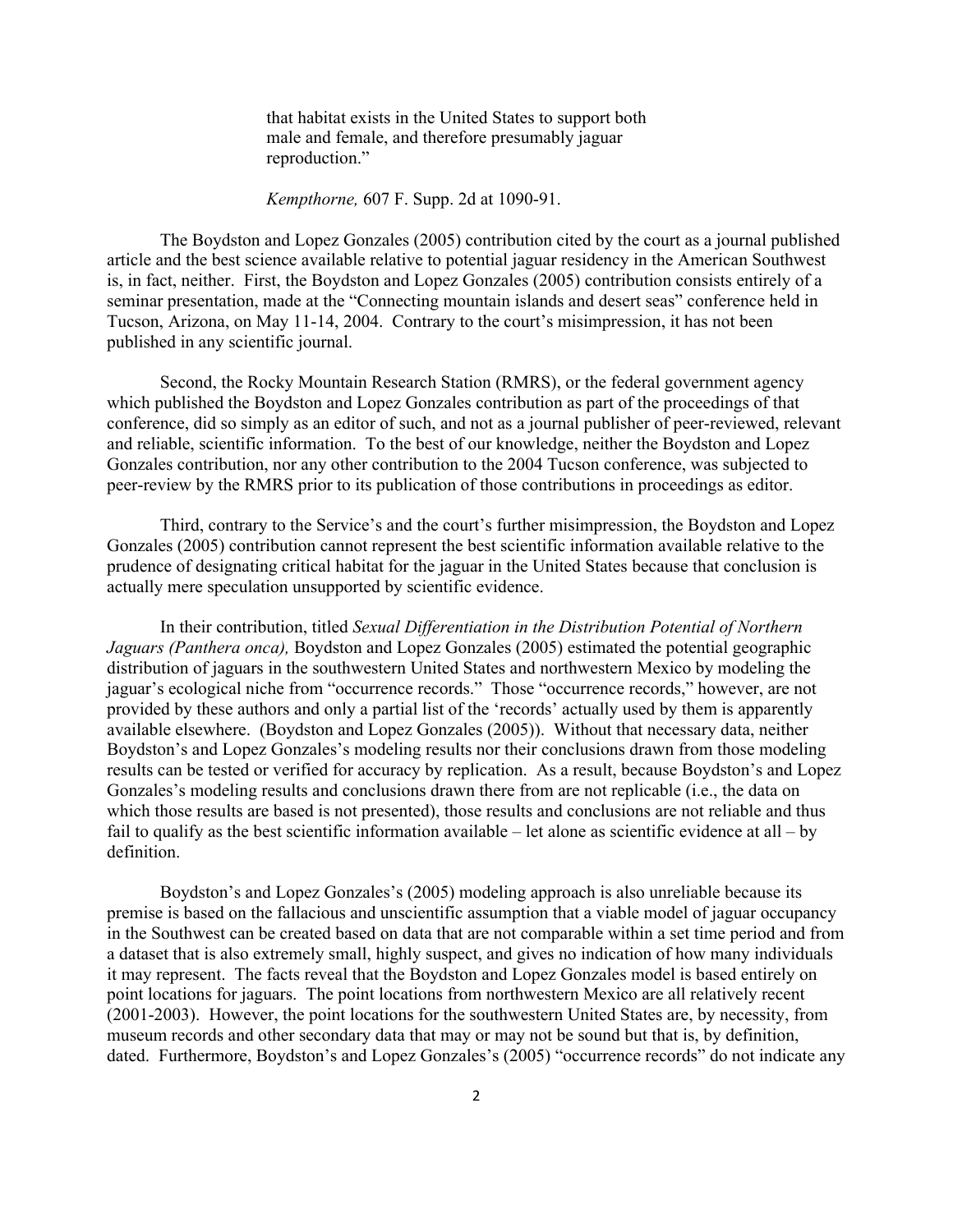number, or even minimum numbers, of jaguars recorded, thus indicating that their  $N=6$  for New Mexico, for example, could be all from one individual. In short, an accurate and scientifically credible model of occupancy or land use cannot be created by the methodology employed by Boydston and Lopez Gonzales .

Moreover, Boydston's and Lopez Gonzales's (2005) modeling results and conclusions are also unreliable because the "verified" "occurrence record" that they claim exists for the jaguar in Arizona – 47 'records' for males and 6 for females, or 53 'verified' jaguar 'records' for Arizona – is excessive and contradicted by other researchers and the Arizona Game & Fish Department. While Hatten, Averill-Murray and Van Pelt (2005) (see: Hatten, J.R., Averill-Murray, A. and W.E. Van Pelt. 2005. *A spatial model of potential jaguar habitat in Arizona.* Journal of Wildlife Management, Vol. 69, Issue 3, Publisher: BioOne, pp. 1024-1033) lists some 51 records that contained physical evidence confirming that the animal in question was a jaguar, jaguar skin, jaguar skull or jaguar photo, Hatten and colleagues then removed those records which did not have very accurate location references for the jaguar mapping project. That narrowed the 'verified' records used to about half, which is consistent with the conclusion relative to credible jaguar accounts in Arizona reached by Girmendonk for the Arizona Game & Fish Department (i.e., only 26 of 81 sightings of jaguars in Arizona were credible accounts).

Further, even this occurrence record for the jaguar in Arizona is likely excessive because it fails to recognize that many credible accounts of jaguars in Arizona are likely those of jaguars which were caught in Mexico by private individuals and then "introduced" into Arizona on many occasions for 'canned-hunt' purposes during the first half of the twentieth century. (Dale Lee, pers. comm. 1985).

Finally, Boydston's and Lopez Gonzales's (2005) modeling results and conclusions are also unreliable because they are also based in part on allegedly "verified" "occurrence records" obtained through interviews with residents of Sonora and Chihuahua. According to Boydston and Lopez Gonzales (2005), such information was viewed as a 'verified' jaguar occurrence when 'ground-truthed' within 25 square kilometers of accuracy and the person interviewed knew or provided a description of the animal's sex. This methodology, of course, cannot provide scientific verification of any particular jaguar's occurrence because it relies wholly on anecdotal information and considerable vagueness relative to location rather than on any semblance of physical, scientific evidence for corroboration.

The importance of physical scientific evidence as necessary support for verbal jaguar reports is clearly illustrated by the experience of the Jag Team in following up on jaguar sightings over the last number of years. During the last decade alone, there have been dozens, if not hundreds, of jaguar sighting reports to the AGFD and the New Mexico Department of Game & Fish (NMDGF). None have ever led to any physical evidence of a jaguar. (Emil McCain, pers. corr. 2010). In short, representing verbal reports of jaguars as 'verified,' 'ground-truthed,' 'jaguar occurrences,' in the absence of physical scientific evidence for support, as Boydston and Lopez Gonzales do, is not only inaccurate, but misleading and unscientific as well. Using verbal reports of jaguars as evidence of jaguar presence is also wholly unreliable because, as the Jag Team's experience following up on verbal jaguar reports graphically reveals, people see what they want to see and, thinking back on what they have seen, can and do transform that information into whatever the imagination can contrive.

In closing, the Fish & Wildlife Service and the District Court for the District of Arizona are laboring under the critical misimpression that Boydston's and Lopez Gonzales's (2005) modeling results and conclusions are both journal published and representative of the best scientific information